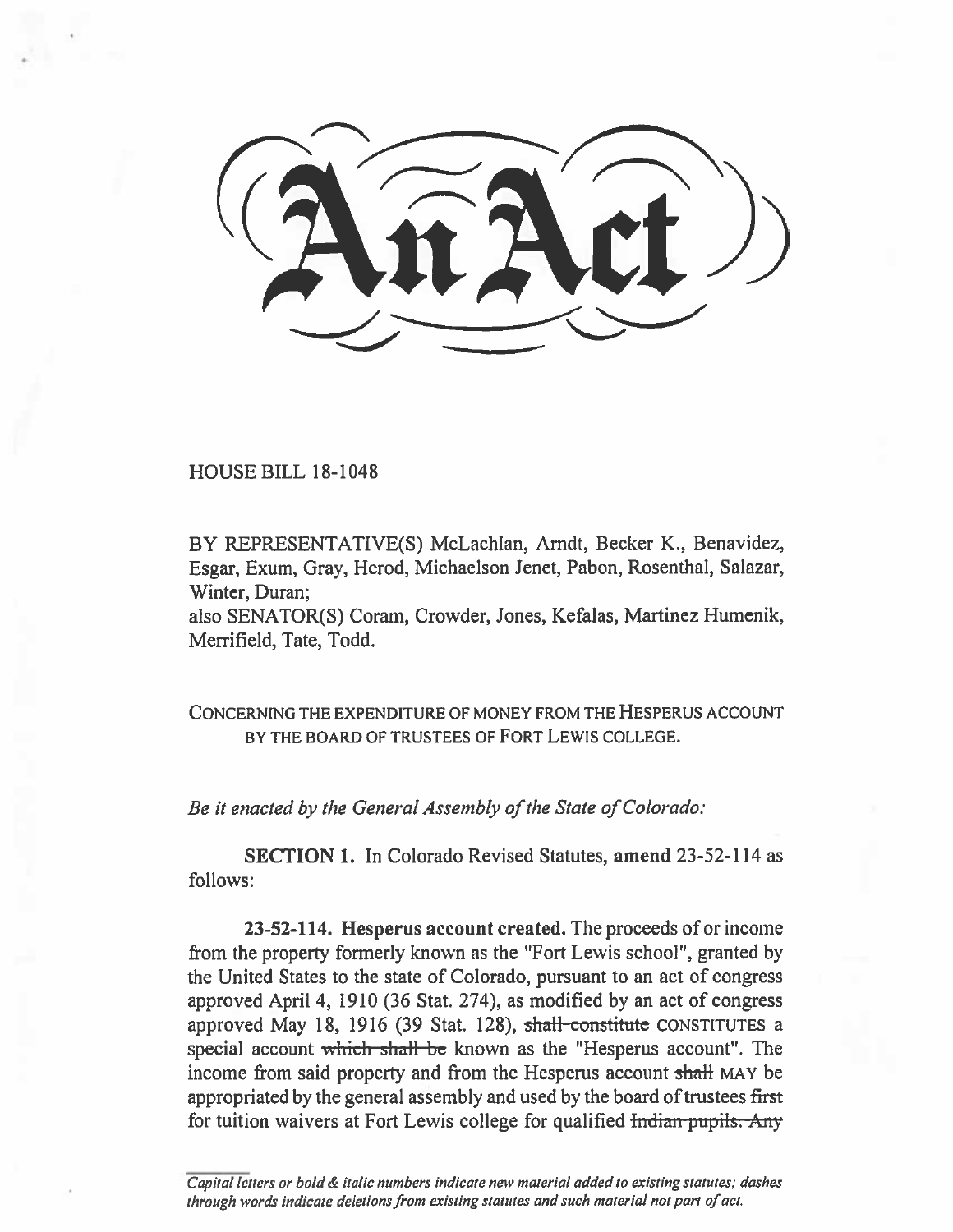*moneys* remaining after such use shall be applied NATIVE AMERICAN STUDENTS TOGETHER WITH MONEY APPROPRIATED FOR SUCH TUITION WAIVERS GRANTED FOR NATIVE AMERICAN STUDENTS PURSUANT TO SECTION 23-52-105. THE BOARD OF TRUSTEES SHALL APPLY ANY REMAINING MONEY IN THE ACCOUNT to such public purpose as may be determined by the board of trustees subject to appropriation by the general assembly DETERMINES NECESSARY.

**SECTION 2.** In Colorado Revised Statutes, 23-52-105, **amend**   $(1)(b)(I)$  and  $(2)$  as follows:

**23-52-105. Tuition fees - Native Americans.** (1) (b) (I) On and after September 1, 2002, the board of trustees shall fix tuition in accordance with the level of cash fund appropriations set by the general assembly for Fort Lewis college pursuant to section 23-1-104 (1)(b)(I), subject to the restriction that all qualified Indian pupils shall NATIVE AMERICAN STUDENTS MUST at all times be admitted to such college free of charge for tuition and on terms of equality with other pupils STUDENTS. The general assembly shall appropriate from the state general fund one hundred percent of the moneys MONEY required for tuition for such qualified Indian pupils NATIVE AMERICAN STUDENTS.

(2) Special programs may also be offered to assist  $\frac{1}{100}$  pupils NATIVE AMERICAN STUDENTS to prepare for, begin, or continue their college education at Fort Lewis college. Indian pupils shall not be charged FORT LEWIS COLLEGE SHALL NOT CHARGE NATIVE AMERICAN STUDENTS tuition for such programs. The size of any special programs offered pursuant to this subsection  $(2)$  shall be IS limited by the facilities and revenues available and **by the** level of appropriations set therefor by **the**  general assembly.

**SECTION 3. Act subject to petition - effective date.** This act takes effect at 12:01 a.m. on the day following the expiration of the ninety-day period after final adjournment of the general assembly (August 8, 2018, if adjournment sine die is on May 9, 2018); except that, if a referendum petition is filed pursuant to section 1 (3) of article V of the state constitution against this act or an item, section, or part of this act within such period, then the act, item, section, or part will not take effect unless